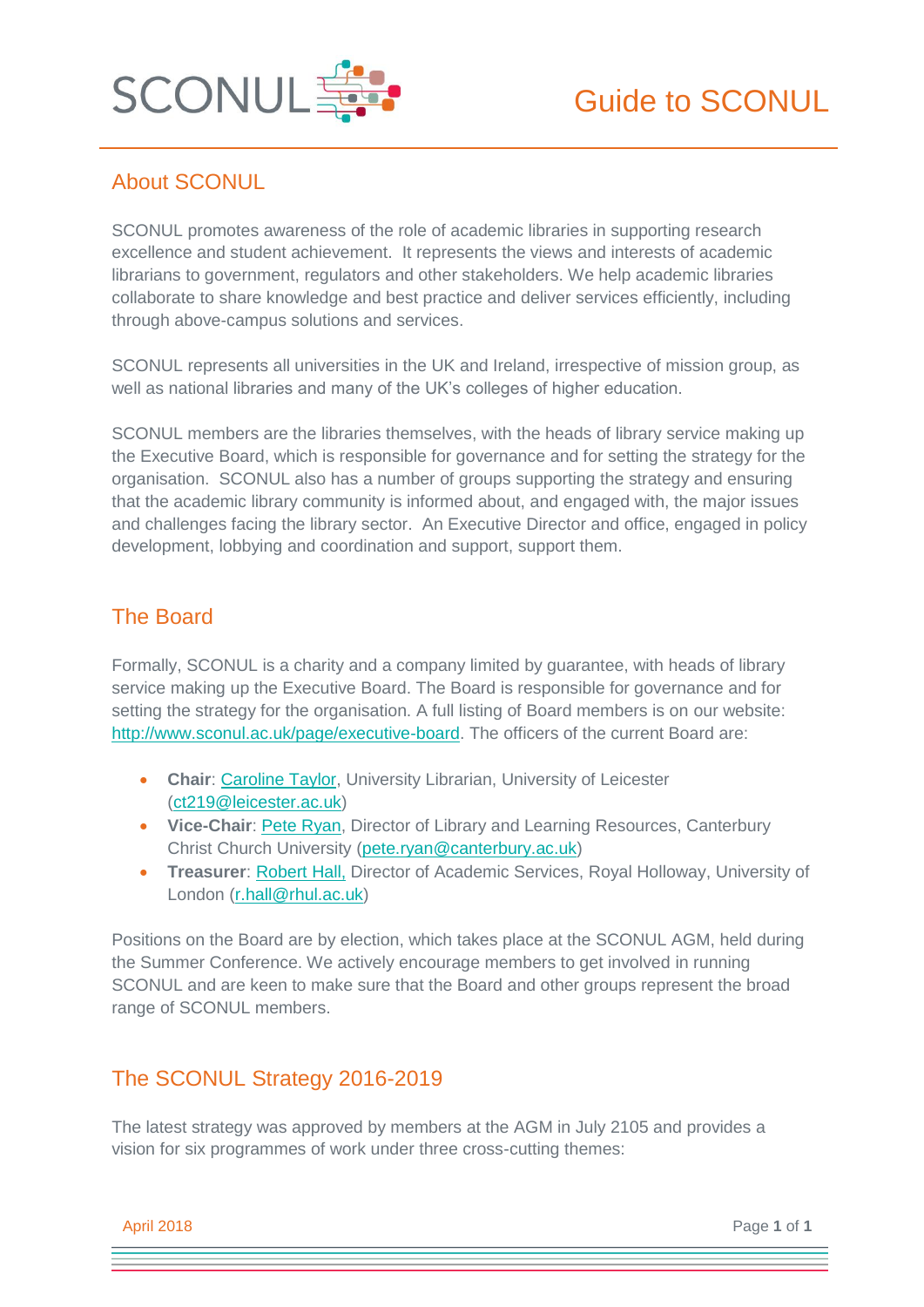



More information about the strategy is available on the [website.](http://www.sconul.ac.uk/sites/default/files/documents/Collaborating%20for%20Change%20-%20SCONUL%20strategy%202016-19_0.pdf)

# SCONUL Services

SCONUL provides a range of services for its members. We review and evaluate these services regularly to ensure they remain relevant and useful to members:

## **The SCONUL Access Scheme**

This is a reciprocal access scheme open only to members of SCONUL. There is no fee for institutions to join and the scheme provides free borrowing and reference access for many staff and students of participating institutions. For more information and how staff and students apply for the scheme, [click here.](http://www.sconul.ac.uk/sconul-access)

### **Advocacy and lobbying**

One of SCONUL's main objectives is to represent the interests and views of academic libraries to national and regional governments, assemblies and other bodies. SCONUL monitors political, policy and regulatory developments and ensures that the community's voice is heard when issues of interest to members are being considered, for example by responding to formal consultations.

To ensure that we are operating effectively, SCONUL works closely with a range of partners including other library consortia such as [RLUK,](http://www.rluk.ac.uk/) [WHELF,](http://whelf.ac.uk/) [SCURL](http://scurl.ac.uk/) and [CONUL;](http://www.conul.ie/) with other professional associations such as [UCISA,](https://www.ucisa.ac.uk/) [AMOSSHE](http://www.amosshe.org.uk/) and [BUFDG;](http://www.bufdg.ac.uk/) with international bodies and with other organisations interested in shaping policy such as **CILIP** and **Jisc.** 

### **Briefings and toolkits for members**

SCONUL, through the work of its Strategy Groups, produces briefings and resources to inform and support library directors. Some recent publications and toolkits on our website are:

April 2018 Page **2** of **2**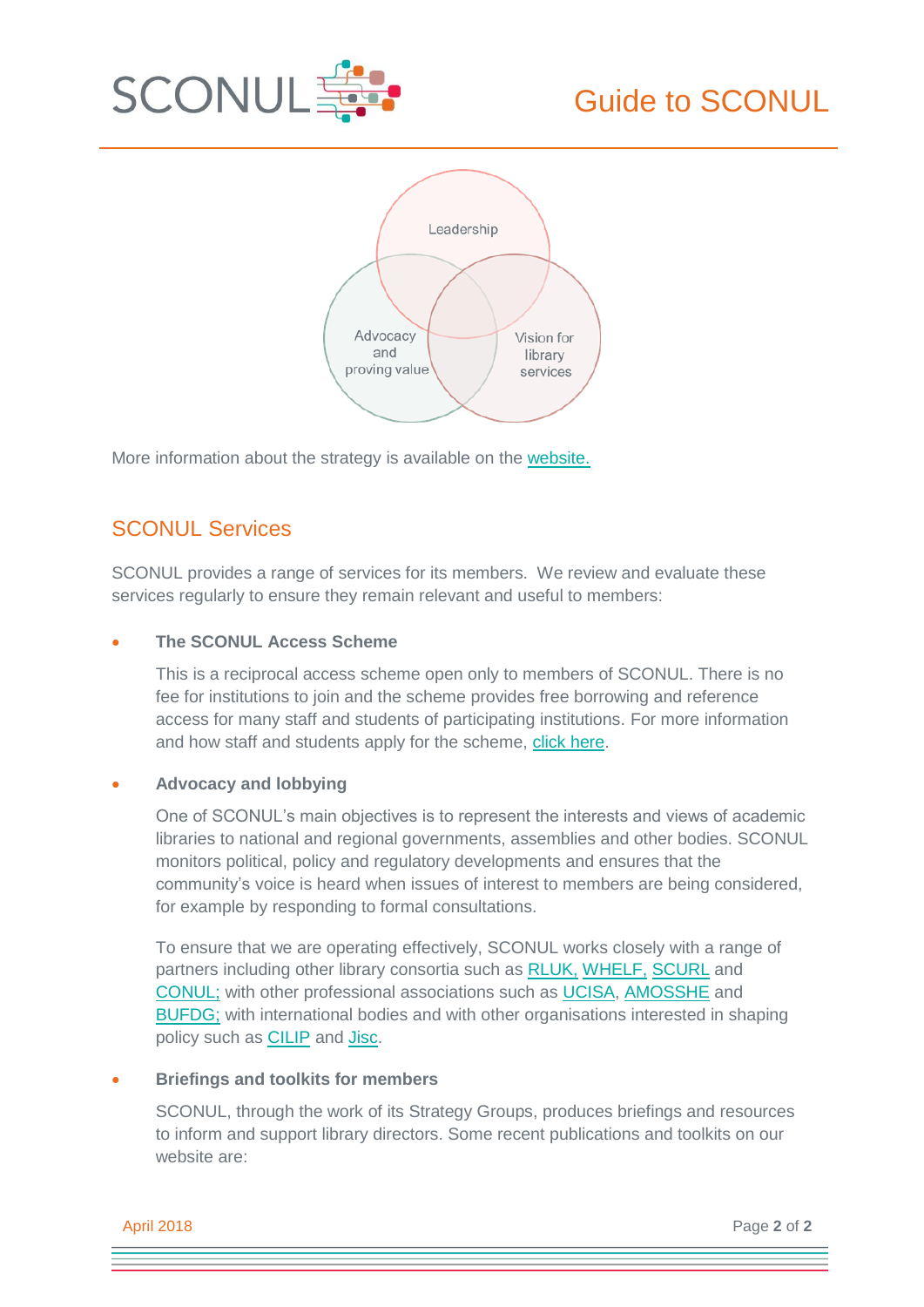

- Analyses drawn from the SCONUL Annual Statistics: http://www.sconul.ac.uk/page/sconul-statistics-reports
- Research Data Management Briefing: [http://www.sconul.ac.uk/sites/default/files/documents/SCONUL%20RDM%20br](http://www.sconul.ac.uk/sites/default/files/documents/SCONUL%20RDM%20briefing.pdf) [iefing.pdf.](http://www.sconul.ac.uk/sites/default/files/documents/SCONUL%20RDM%20briefing.pdf)
- Changes to UK Copyright Law Special Briefing: [http://www.sconul.ac.uk/news/special-briefing-changes-to-uk-copyright-law.](http://www.sconul.ac.uk/news/special-briefing-changes-to-uk-copyright-law)
- Employability Toolkit, including a literature review and case studies: [http://www.sconul.ac.uk/page/employability.](http://www.sconul.ac.uk/page/employability)
- Toolkit for Library Collaboration: <http://www.sconul.ac.uk/news/toolkit-for-library-collaboration>

## **Events programme**

- We run a number of events throughout the year, including a summer residential conference. In 2017, this event will take place in Newcastle on 6-7 June, and will include a keynote speech from Nicola Dandridge, Chief Executive of Universities UK. The theme of the conference is the future of academic libraries and Nicola will speak about the challenges the next five years might hold for the HE sector.
- Every three years we run the SCONUL Library Design Awards and Showcase. At the most recent awards ceremony in December 2016 the winner in the under 2,000 square meters category was Heritage Quay, University of Huddersfield and the winner in the over 2,000 square meters category was The Hive, University of Worcester. Delegates heard presentations from all of the shortlisted libraries and were provided with the opportunity to meet with a variety of suppliers.

<http://www.sconul.ac.uk/page/library-design-awards-2016>

 We also hold a series of ad-hoc workshops and seminars over the course of the year for library leaders and their senior management teams on major policy and practice issues of the day. Recent examples include a one-day meeting on etextbooks organised jointly with RLUK and Jisc, and a conference on changes to the HE sector, including the TEF (presentations are available here): [http://www.sconul.ac.uk/page/measuring-excellence-conference-presentations.](http://www.sconul.ac.uk/page/measuring-excellence-conference-presentations)

### **Networking and peer support**

SCONUL also supports Deputy Directors and New Directors Groups. Many members have found these groups invaluable for providing peer support and networking opportunities. They are largely self-organised and operate autonomously.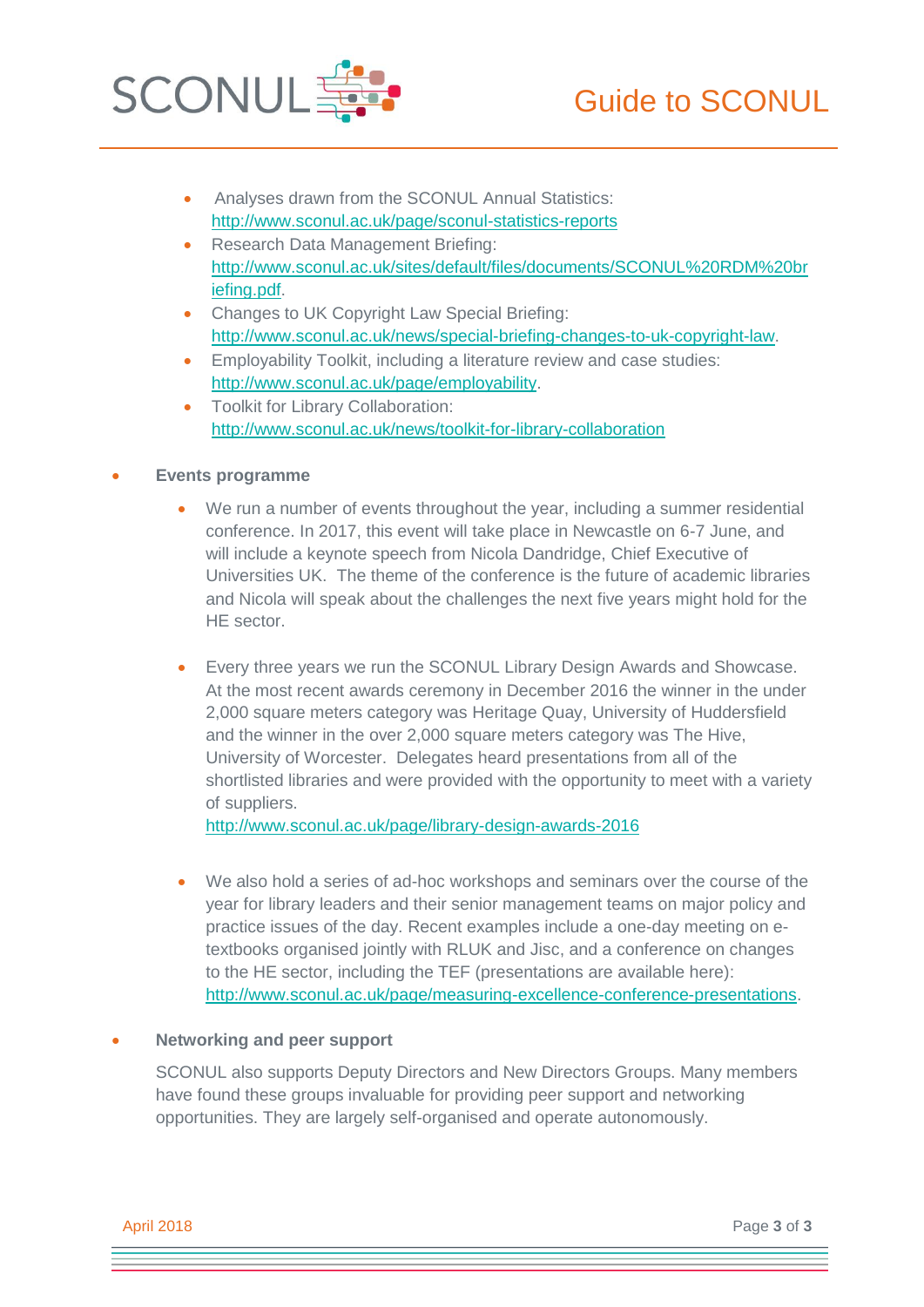

### **Supporting regional and national consortia**

SCONUL provides at-cost back office support to a number of partner library consortia, such as [The Northern Collaboration](http://www.northerncollaboration.org.uk/) and The Mercian Collaboration. Services may include:

- Support with financial administration
- Annual conference support
- Website infrastructure
- Employment of staff
- Administrative support, e.g. for document storage.

#### **Leadership and representation**

SCONUL supports members to act as representatives on a wide range of national and regional policy and delivery bodies. These representatives provide feedback to the Board and act as SCONUL's voice in a wide range of debates.

SCONUL also works with the Leadership Foundation on its ["Future Professional](https://www.lfhe.ac.uk/en/programmes-events/programmes/professional-partnerships/future-professional-directors/)  [Directors"](https://www.lfhe.ac.uk/en/programmes-events/programmes/professional-partnerships/future-professional-directors/) programme which is designed to help experienced professional library, ICT and related services staff with proven management experience to develop a more strategic approach in preparation for a greater leadership contribution. We are currently engaged in further work in building leadership capacity throughout the sector as part of the 2016-19 Strategy.

#### **Communications**

Our primary means for circulating intelligence and briefings of interest to members is via the SCONUL mailing list, which is open to anyone with an interest in the issues. All SCONUL representatives are signed up to this list. A number of other mailing lists exist for members.

Our practitioner journal, SCONUL Focus, is produced three times a year and provides an excellent source of information on innovation and best practice. It is available online here: [http://www.sconul.ac.uk/page/sconul-focus.](http://www.sconul.ac.uk/page/sconul-focus)

We also circulate a monthly newsletter which details recent announcements and forthcoming events, both our own and from other organisations.

SCONUL is active on twitter where we help circulate news and information relevant to the sector and promote SCONUL events and activities. Follow us [@SCONUL.](https://twitter.com/sconul?lang=en)

## **SCONUL Statistics**

The SCONUL Statistics are unique in the higher education environment in providing a detailed picture of the workings of a core university function, allowing institutions to benchmark their performance against their peers. This data has proved invaluable to

April 2018 Page **4** of **4**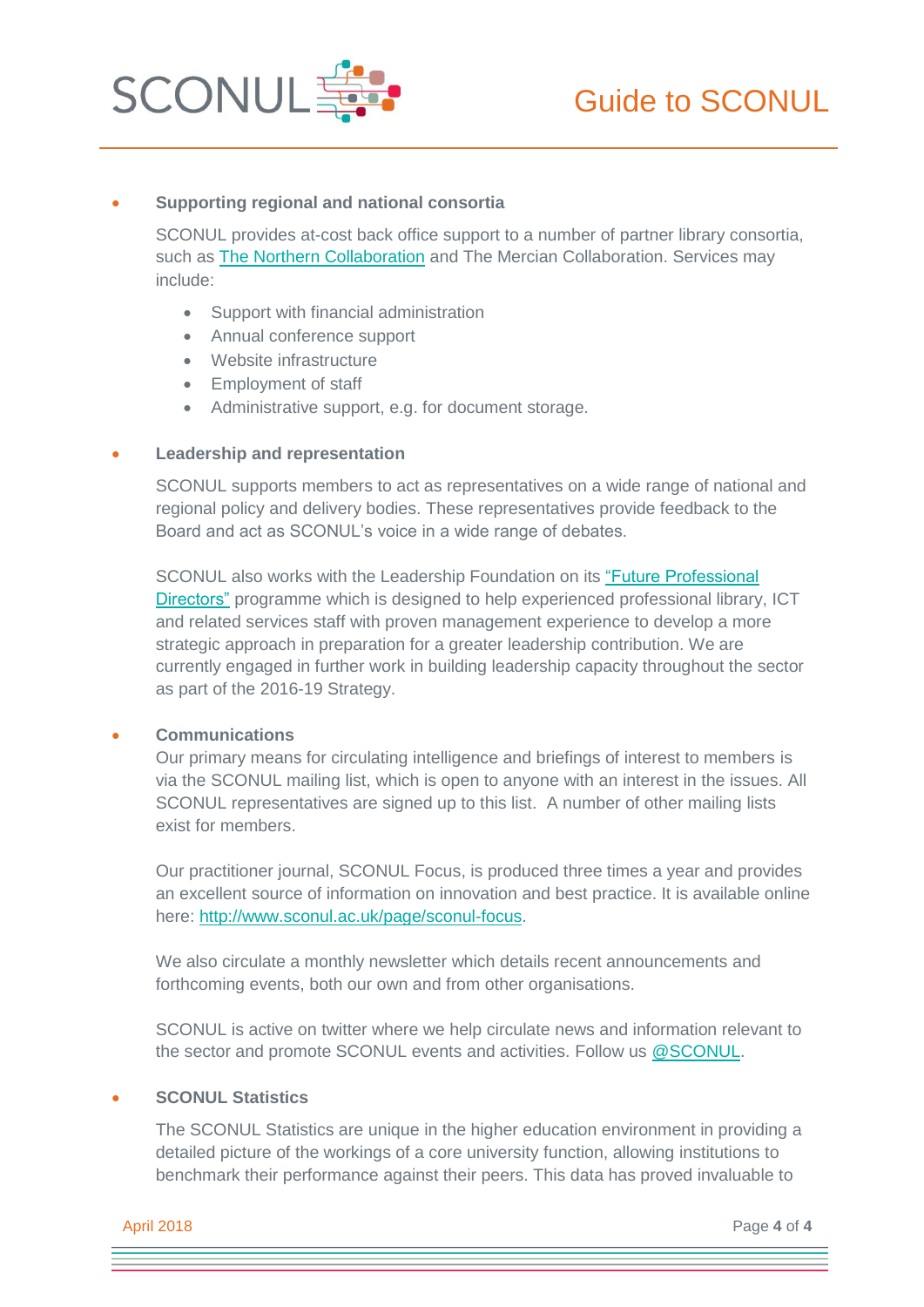

library leaders in strategic planning of their own services, and for the sector in identifying trends and developments in the provision of library services nationally. For more information about how the statistics are collected, and how to access to the final reports, please contact Ruth Stubbings, Deputy Director, Services. [\(Ruth.Stubbings@sconul.ac.uk\)](mailto:Ruth.Stubbings@sconul.ac.uk)

## **Virtual Enquiry Service**

SCONUL has negotiated an agreement with OCLC, which enables libraries to access their Virtual Enquiry Service. The service covers periods when local library staff are not available to answer queries and allows members to offer their users access to support 24 hours a day, 365 days a year, with librarians in other time zones helping students with questions. The preferential terms of the scheme are not available outside of the SCONUL agreement. Full details are available at <http://www.sconul.ac.uk/tags/virtual-enquiry-service>

# Engaging with SCONUL

Engagement with SCONUL provides opportunities for heads of library service to network with direct peers and brings members closer to those activities happening at a national level that impact on their services and institutions. Formally, there are the following opportunities for members to be involved:

- **Standing for election to the Executive Board**. Elections take place at the SCONUL AGM, held during the Summer Conference. Each year we issue a call for expressions of interest from members in standing for election.
- **Becoming member of a Strategy Group or Task & Finish Group**. The new [SCONUL Strategy 2016-2019](http://www.sconul.ac.uk/sites/default/files/documents/Collaborating%20for%20Change%20-%20SCONUL%20strategy%202016-19_0.pdf) created a number of opportunities for directors to have a direct influence and impact on the policies and other developments that affect the academic library community.
- **Attending events**. Members are invited to attend conferences, which provide opportunities to network and explore issues of strategic importance to the library. There are also smaller events throughout the year that address specific challenges.
- **Connect with peers.** The new directors and deputies groups are autonomous, selforganising groups for sharing experiences and developing professionally with colleagues in the SCONUL community.

# The SCONUL Office

The office currently has four members of staff, led by the Executive Director, Ann Rossiter, who also sits on the Executive Board. The other staff are:

April 2018 Page **5** of **5**